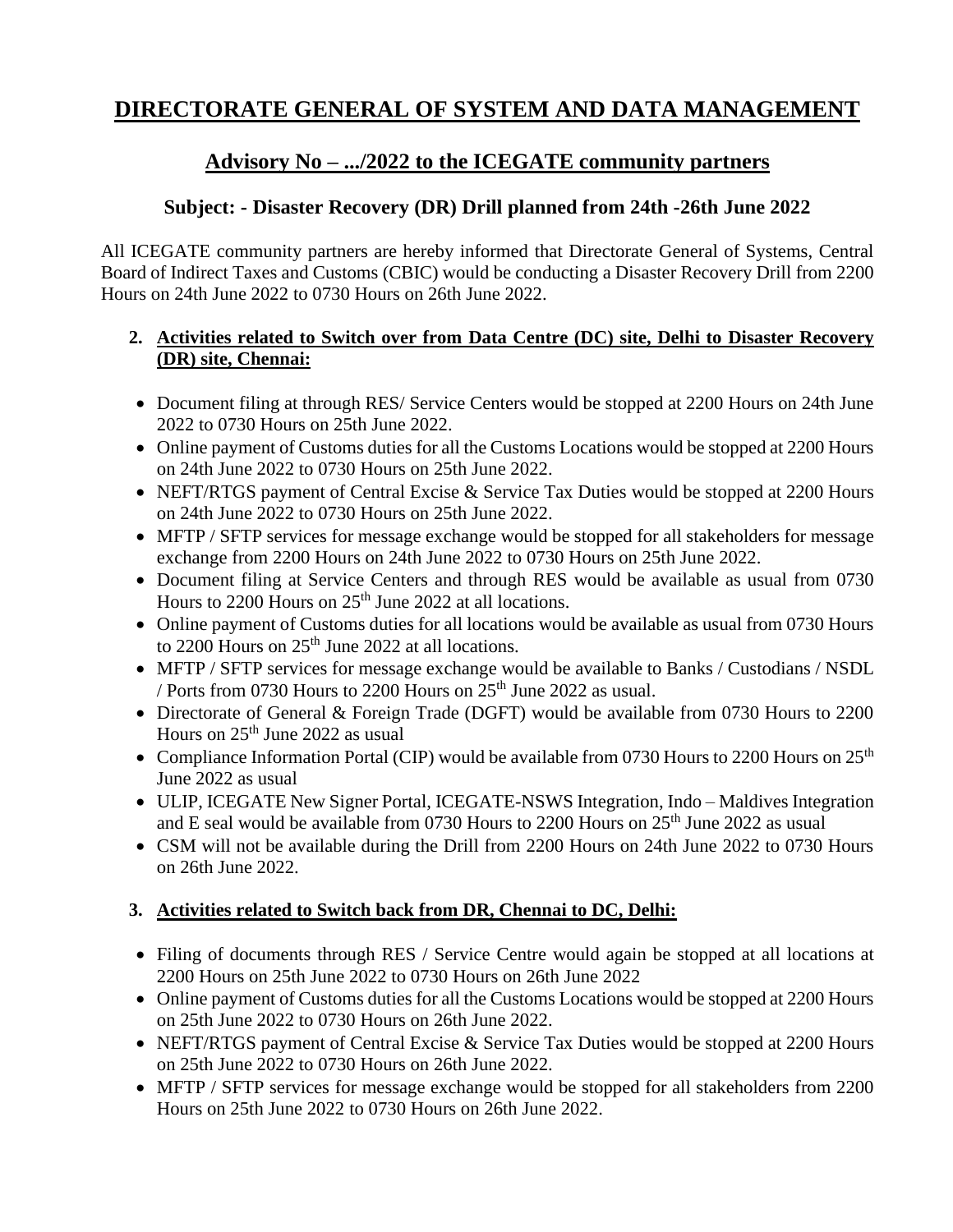- *4. All the Banks would be required to share their EOD files (including revised EOD files) by 2130 Hours on 24th June 2022 and by 2130 Hours on 25th June 2022, without any exception.*
- *5.* **Resuming operations for all locations from DC, Delhi:**
- Document filing at Service Centers and through RES would resume as usual from DC, Delhi from 0730 Hours on 26th June 2022.
- Online payment of Customs duties for all locations would be available as usual from 0730 Hours on 26th June 2022
- NEFT/RTGS payment of Central Excise & Service Tax Duties would be available as usual from 0730 Hours on 26th June 2022
- MFTP / SFTP services would be available to all stakeholders as usual from 0730 Hours on 26th June 2022
- Compliance Information Portal would be available to all stakeholders as usual from 0730 Hours on 26th June 2022
- Port Community System (PCS) would be available to all stakeholders as usual from 0730 Hours on 26th June 2022
- Directorate of General & Foreign Trade (DGFT) would be available to all stakeholders as usual from 0730 Hours on 26th June 2022.
- 6. All stakeholder using MFTP/SFTP servers for message exchange are required to use only the Fully Qualified Domain Name (FQDN) **[\(ftp.cbic.gov.in](ftp://ftp.cbic.gov.in/) for SFTP and [sftp.cbic.gov.in](ftp://ftp.cbic.gov.in/) for MFTP)** for MFTP / SFTP Server at their end. Banks and Custodians using CBIC's FTP server are also strictly advised to NOT USE Public IP addresses to connect to CBIC and use FQDN ONLY as explained above. **In case** hardcoded IP addresses are used and cannot be changed, Banks are advised to ensure that public IP's of DR, Chennai (Disaster recover site) are whitelisted at their end.
- 7. All stakeholders are advised to share names, contact numbers, e-mail IDs and other details of their representative who will be available during DR Activity, with ICEGATE team, for emergency contact.

Contact numbers and e-mail addresses of ICEGATE team are given as under:

| <b>Role</b>                     | <b>Date</b> | <b>Name</b>                | <b>E-mail ID</b>                    | <b>Contact No.</b> |
|---------------------------------|-------------|----------------------------|-------------------------------------|--------------------|
| <b>ICEGATE Shift</b><br>Manager | 24.06.2022  | Rachit / Rajul             | icegate.shiftmanager@icegate.gov.in | 1-800-3010-1000    |
|                                 | 25.06.2022  | Rachit / Rajul             | icegate.shiftmanager@icegate.gov.in | 1-800-3010-1000    |
|                                 | 26.06.2022  | Rachit / Rajul             | icegate.shiftmanager@icegate.gov.in | 1-800-3010-1000    |
| ICEGATE Helpdesk                | 24.06.2022  | <b>ICEGATE</b><br>Helpdesk | icegatehelpdesk@icegate.gov.in      | 1-800-3010-1000    |
|                                 | 25.06.2022  |                            |                                     |                    |